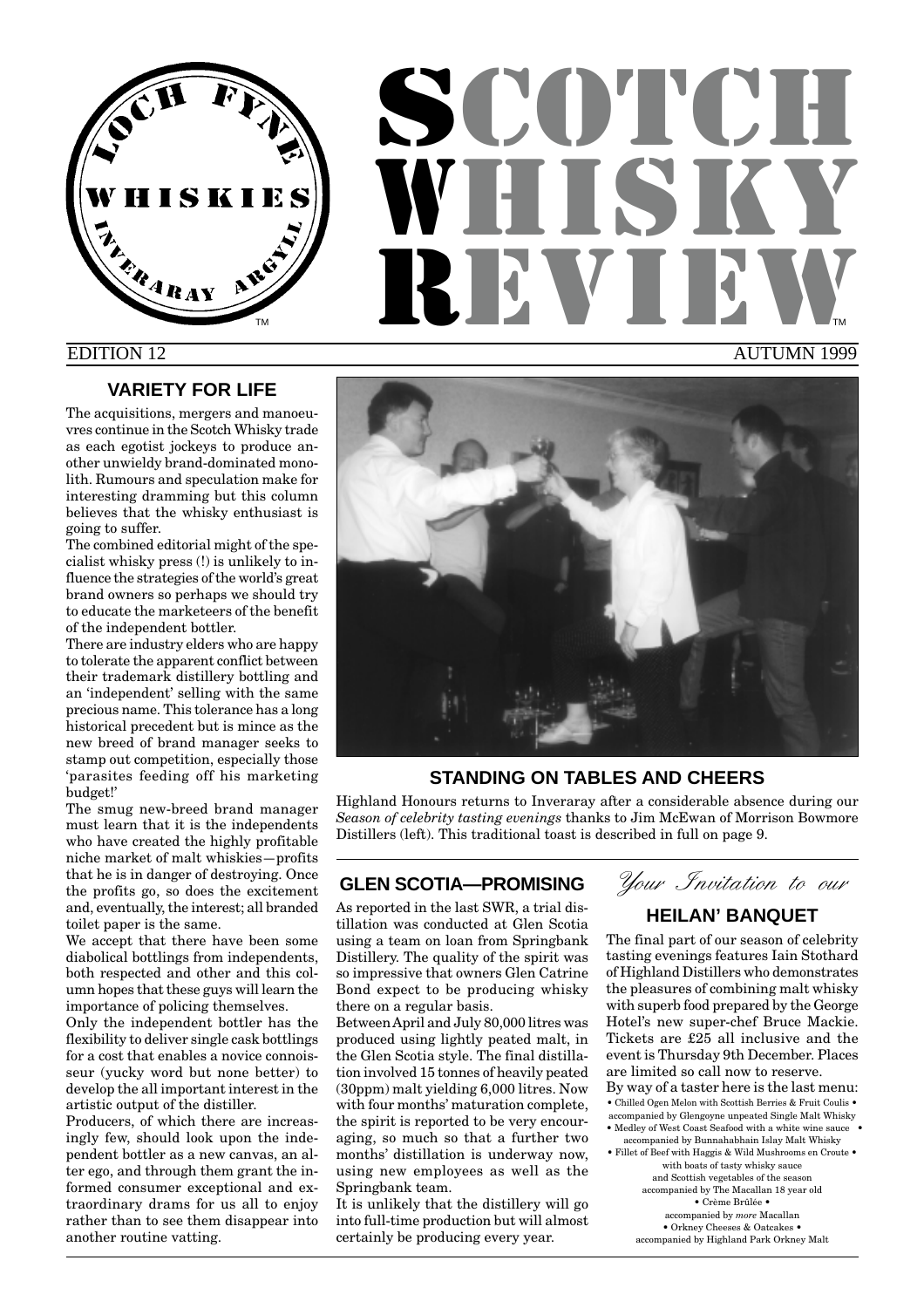

**There is no blender in the Scotch Whisky Industry more respected than Richard Paterson.**

#### **LFW: What is your job?**

I am the Master Blender for JBB (Greater Europe), part of Jim Beam Brands World-wide Inc., which incorporates Whyte & Mackay and Invergordon Distillers. Our leading products include Whyte & Mackay Scotch Whisky, Jim Beam Bourbon, Glayva Liqueur, Vladivar vodka and the single malts Isle of Jura, Dalmore, Bruichladdich, Old Fettercairn, Tamnavulin, Tomintoul and Tullibardine. We also have the grain distillery at Invergordon.

My job as master blender is ensuring that all the products in our portfolio achieve and surpass the quality criteria that we set out to attain. I am also responsible for the development of new blends for clients which is the key part of our group's business.

#### **LFW: But you are not the first Paterson blender.**

My father and my grandfather were both whisky blenders. I started with my father when I was very young. I recall that when I was about eight he would ask, what did I think of this whisky? I could smell it on his breath and I wouldn't think very much of it! So he would whack me on the back of the head and say what do you mean, is it dry or sweet? So it built up from there and gave me a very good foundation, as well as a sore head! My first job was with a small company called A. Gillies and Company (which had Glen Scotia distillery) in Glasgow where I spent my first four years learning every aspect relating to production, blending and bottling. Being the son of the great 'Gus' Paterson of WR Paterson Ltd and Stockwell Bond caused considerable difficulties for me so I was determined to broaden my horizons and I studied with the Wines and Spirits Education Trust for three years. My first job as a blender was in 1970 here with Whyte & Mackay and I became their Master Blender when I was twenty six, the youngest in Scotland, I believe.

Now Whyte & Mackay has been my lifeblood for thirty years.

My grandfather— the old sod—William, started W R Paterson in the thirties, (please don't confuse with Pattison's of Leith). Originally grandfather supplied coal to distilleries up north but when the coal trade started to decline he thought whisky appeared to be making more money so he moved into distilling, blending and bottling. Eventually he bought the Stockwell Bond which was a great old building, sadly now the site of the St Enoch shopping centre in Glasgow. I remember vividly as a small boy visiting it for the first time, all dark with a great smell and the noise of the bottling hall. It's true, they were good old days!

*Whiskies are like people; you get to understand them better*

# *as you get older.*

**LFW: Are blenders born or created?** A bit of both, but what is required is total and utter commitment; 100% dedication, passion, and pursuit of the highest quality. And time. Whiskies are like people; you get to understand them better as you get older.

The greatest thrill I think is when I produce something that I think is right but is then endorsed by the customer or gets an award.

#### **LFW: Who ultimately controls the blend quality, you or the finance department?**

Me. Quality is as important to the company as it is to me. I control the consistency of the blend in order to ensure that the customer is consistently happy.

We've just learned that Whyte & Mackay is number one in the whole of Scotland off-trade, possibly helped by our new blue label launched in January 1998. It was a very positive move

#### reflecting the prestige of Whyte & Mackay and has been very successful. **LFW: Isn't it an expensive whisky to produce?**

You bet! There are 35 to 38 malts which we 'marry' for four months. Highlands, Lowlands and Campbeltown are brought together; the main baseline is from the highlands providing big heavier characters but I also let the Islays play their part. We then bring the married malts and grain together and finish it off with a further second marriage.

We handle our whiskies with the greatest respect, giving them plenty of 'time'; time to settle, time to marry before the next step.

The marrying takes place in our 'soldiers', over one thousand former oloroso sherry butts, standing on end in regimented fashion in situ at our Invergordon blending centre.

This is the key to our success. Not only do the butts provide the final quality, but more importantly they ensure the consistency of the blend, achieving the quality objectives it has done now for many years. Successful in over 100 countries, the character is acceptable everywhere. The blend is not bold or brash but smooth, mellow, elegant and refined, thanks to the marriage. Something to be sipped without large lashings of water or ice.

**LFW: But Whyte & Mackay is often cheaper than its main competitors.** Listen! What more can you want? This is an extremely high quality whisky which is one of the most expensive whiskies to produce, including the double maturation and which we make available to the consumer at an attractive price!

#### **LFW: Is it always the same components employed?**

I always try and maintain the same rigorous formulation, but being realistic during the last thirty years there have been distillery closures, changes in trading arrangements and so, like any other whisky company, I have to adapt accordingly. But it takes years rather than months. Our bulk stock manager Norman Matheson has built up stocks so that we can react well in advance when we see that in the future there is going to be a shortfall in certain stocks. Having so many aged malts in the blend means component changes can be made well in advance. The best part is the long marrying period which is a great asset to attaining continuity and conformity with all the little edges being smoothed out with time.

Good stock management and efficient planning enable you to respond to a change in supplies without any discernible changes in the final quality.

#### **LFW: How many whiskies are you responsible for?**

I don't know for sure; it is well over a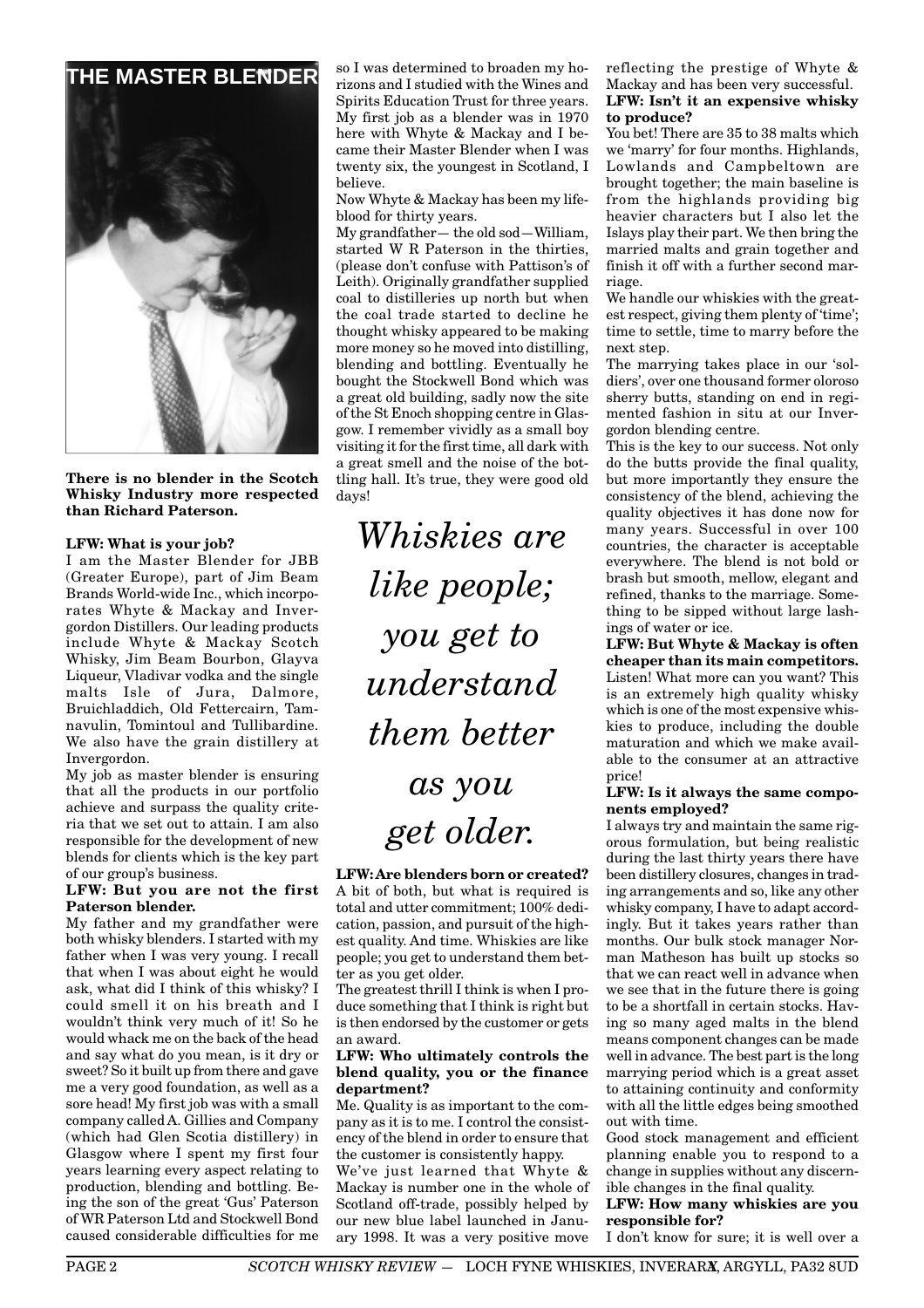hundred.

At JBB we produce whiskies for many different clients such as major stores. supermarkets down to small prestige outlets all over the world. The Japanese say 'the customer is king' and we take great efforts to make sure that we remain the best at our business, supplying a whisky which meets the customer's price level coupled with individual style objectives and quality of delivery and service.

**LFW: If I gave you a sample of our Loch Fyne, could you replicate it?** We are constantly being asked to do things like that and given enough time then I would like to think I could get close. However to really crack it I would ask you to come back in one year.

Making up a blend in the sample room and then sending it to a customer only gives a rough indication and is just the first step in the process. The rest is down to careful selection, ageing and giving the individual malts and grains time to 'bed down' with each other—it must be a lasting union. I would come up with a good match. When do you want me to start?

I love creating new whiskies. Denis Charpentier, a Frenchman specialising in Cognacs, came to me after I won the 500th anniversary award in 1994 and asked that I produce an award-winning blend for him. I asked what kind of style he wanted and we discussed it at great length; he wanted something soft, elegant and distinguished and I told him this was going to take at least a year and a half. Having waited, he entered it in the International Wine and Spirit Competition in 1997 and 1998. Each time it got the trophy for the best blended whisky which gave me great personal satisfaction.

Let me tell your readers that once such a blend has been produced it must be drunk properly. I believe that to get the best out of it, a little splash of good still water like Highland Spring to bring the alcohol down to 38% is ideal—too much water (or any bloody ice!) masks and upsets the flavour. Hold the whisky in the mouth and allow the warmth of your tongue to reveal the whisky's attractive flavours. The wait is well worth it.

### **LFW: And Coke?**

As long as they are drinking the amber nectar that's fine by me. Hopefully as palates become better educated there will be a move to a single malt or a deluxe blend which will not need such a mixer—but listen, no matter what I say, it's for the consumer to decide how to drink it.

#### **LFW: What is your policy on your single malt bottlings?**

For the standard bottlings where consistency is essential such as with Jura 10 or Dalmore 12 years, I like to allocate as many casks as possible, up to 150 to 200 at one time, drawing from

various positions throughout the warehouse, which I believe has some considerable effect on the whisky character. To overcome this and to bring uniformity we do large vattings which will encompass all these subtle variations and give us the desired style we seek.

In the case of Dalmore 12yo, 30% is oloroso sherry wood and the rest is ex American bourbon. The Cigar malt which we produce for America is Dalmore with a 60% oloroso. That was released two or three years ago as a complement for those who want a cigar with a malt. America is where Dalmore's great success lies.

Jura has a style of its own and it performs better with ex bourbon. We have done tests with sherries which have worked relatively well but we still find that good old American white oak suits it. We are also looking at peating levels; we are in no hurry to change the present style in any way, but we are always reviewing options.

# *If you have something good then for goodness sake drink it!*

When it comes to the Stillman's Drams, the 25 to 30yos, it is entirely different. These are personally selected at rare ages that reflect the true character of each malt. Just recently I selected a 30 yo Dalmore which is unbelievable. If you compare that with the one from 18 months ago there is a significant difference. This one is superb; for the last nine years I had transferred it to an oloroso butt that previously had held some 50 year old Dalmore, which made it exceptionally rich and very complex. I try not to worry about variations in limited products; the style and character changes are subtle and depend on actual wood use.

With these fine, big whiskies I recommend that you savour it; sip it and combine it with Colombian coffee and high cocoa fat chocolate, the combination will highlight the taste. And remember if it is matured for thirty years then give it as many seconds in the mouth.

#### **LFW: Out of seven distilleries you have three which are closed.**

These are not closed, they are simply not in production at present. Production at our distilleries is geared to meet the market place and is constantly under review.

Bear in mind we have done a small production at Bruichladdich and the same may happen either at Tamnavulin or Tullibardine. We ran Bruichladdich for two months last year which produced sufficient for many years supply as a single malt. Bruichladdich is a great malt with a great potential.

#### **LFW: You have a fine collection of W&M bottles dating back 150 years; what changes could we identify over the years?**

During the early years, especially the 1890s, Whyte & Mackay were using a high proportion of Campbeltown malts, (not surprising with there being so many)— and even the age was about 8 years—with the result you can expect the overtones to be big and heavy in body compared with today's more mellow flavour.

It is a shame that in 1887 Barnard wrote about 129 Scotch Whisky distilleries but he never referred to the taste of the whisky! It wasn't until Wallace Milroy's Almanac in 1984 that consumers have had the chance to acquire a taste and love of malts, yet we have produced it since 1494. I wonder why we kept this so quiet?

#### **LFW: Will the character have changed in the bottle?**

If you open a bottle that is fifty or sixty years old, you find that the whisky is stuffed, numb and closed—it needs air. Swirl it in the glass for five minutes and it will recover. If it has been lying on its side against the cork, sadly that will have an unwanted effect as years ago corks were very heavy and can give quite a flavour.

Once any bottle is opened, please finish it! Keep it at an even temperature—not in the sun or an illuminated cabinet and a good strong seal is important for keeping the character. But if you have something good then for goodness sake drink it! Once I get to a quarter full, I think that is an awful lot of air and this bottle should be finished soon. Certainly I think it should be within a year.

**LFW: There are a lot of changes in the industry, including within your own company.**

It's not just the drinks industry. The pace of change is increasing dramatically and the need to remain alert is essential if we are to continue being one of the leaders in our trade.

I would like to see much more long term thinking, less short term injections, less gloom and doom and more passion. Producing a good Scotch Whisky is not just the achievement of the blender, but everyone in a great team working at distilling, blending and bottling. Slainté to them all.

### **LFW: Your desert island dram?**

A Whyte & Mackay at lunch time, Bruichladdich 27yo with my afternoon tea and any Dalmore as a night-cap. **LFW: Thank you.**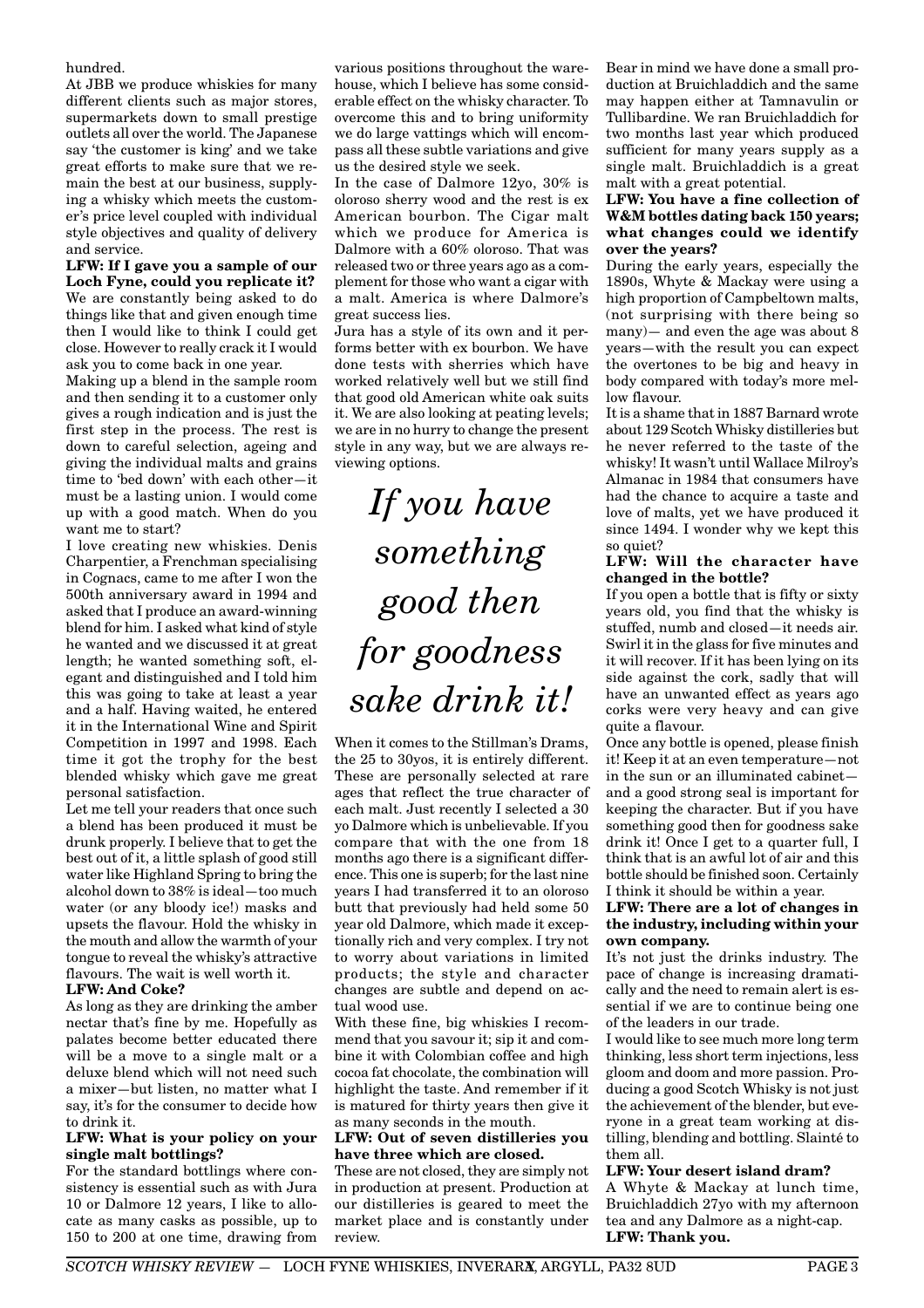# **THE ARMCHAIR CONNOISSEUR—ESSENTIAL READING**



While Wallace Milroy's *Almanac* is the original dissertation on single malts and, now in its seventh edition, remains a handy pocket guide, it is Michael Jackson's *Malt Whisky Companion*, now in its tenth year, that remains the essential resource for tasting information. Jackson wins on a variety of counts: the book has good weight to it, it is properly bound reflecting the prestige of the subject matter; the layout, in classic Dorling Kindersley style, is comfortable and unfussy; tasting notes are clear and it is easy to identify which particular bottling is being considered (it should be obvious that the LFW Stock List must be used in conjunction with the Companion and no other book). The style of the tasting notes is that of rapid, quick fire, suggestions and usually an appetising description.

The real point of difference is the scores. It is essential to remind oneself on a regular basis of the logic behind the scores (page 30 and SWR 2); a score of 75 is not poor but 'especially worth tasting'. More important, be aware that these are *his* scores not yours and, thank heavens, we all have different tastes. It is clear that Michael likes the big drams; of 39 bottlings scoring 90 or more only nine distilleries are represented, the bulk of his approval going to stonkers like Ardbeg, Bowmore, Highland Park, Laphroaig, Lagavulin and Macallan. It follows that Michael likes a good strong vindaloo.

Even if you already have the third edition number four is essential for your library. This edition is fully revised, thicker by 64 pages, with 500 new bottlings and 120 revisions.

**£12.99; order before December 15th, £10.99**

If Richard Paterson wonders why it has taken 490 years for a dedicated malt whisky taster's guide to be written it is an even greater mystery why it has taken a further thirteen years to publish a proper guide to blended Scotch.



Jim Murray's third contribution to Prion's Classic Drinks series is a whisky publishing landmark both for being a first and worthwhile. A lesser writer may have produced on the subject but will not have done such a service for the sector. Murray's passion for all things whisky is evident as in all his musings but there is clearly a great appreciation for the blenders here and if you are one of the idiots who thinks blends are inferior to malts this book should set you straight.

The material starts with a consideration of the history of blends and the importance of grain, with some fascinating reviews on the variety of grain whiskies produced and the individual contribution each makes to a blend. 'A question of balance' considers how a blend is made and the bulk of the book, nearly 200 pages, covers the history and flavour of Murray's Classic brands (about 75 in all, including our Loch Fyne—thus ensuring a favourable review here!).

You don't know about whisky until you have read this book. **£12.99**



Another whisky publishing first is *Worts, Worms and Washbacks*, an enjoy-MdS<sup>1-</sup>able biography of the career of John MacDougal as a distillery manager both on the mainland and Islay.

Written with great wit and easy style, here is a unique insight into whisky making over the last 35 years that is unputdownable for the beach or yuletide digestive. **£7.99**



An astonishing book. Or more correctly, an astonishing collection.

Rino Zagatti is known in international whisky collecting circles as 'the blind man' having lost his eyesight at the age of eleven. However such a handicap has not reduced his enjoyment of assembling one of the most complete collections of Scotch malt whisky bottles in the world. This book is a catalogue of that collection presented, without comment or appraisal, in the fashion of an auctioneer's listing. The text is in Italian and English recording facets of each bottle but is secondary to the pictures. Many of the bottles are presented full size, others make available all the necessary information for a collector to drool over the range and depth portrayed.

It is a large format book, just short of 300 pages, and the print and paper quality is faultless.

Loch Fyne Whiskies is importing the book on behalf of the publisher and during the few weeks that the book has been in the shop, every serious collector of whiskies who has seen it has bought a copy on the spot. We immediately found it an essential reference work when discussing matters with our customers particularly when identifying a bottle found in dad's cabinet.

For less than the price of a Macallan 25yo, this book gives you 2,400 bottles a complete collection for just £80.00.



PAGE 4 *SCOTCH WHISKY REVIEW* - LOCH FYNE WHISKIES, INVERARX, ARGYLL, PA32 8UD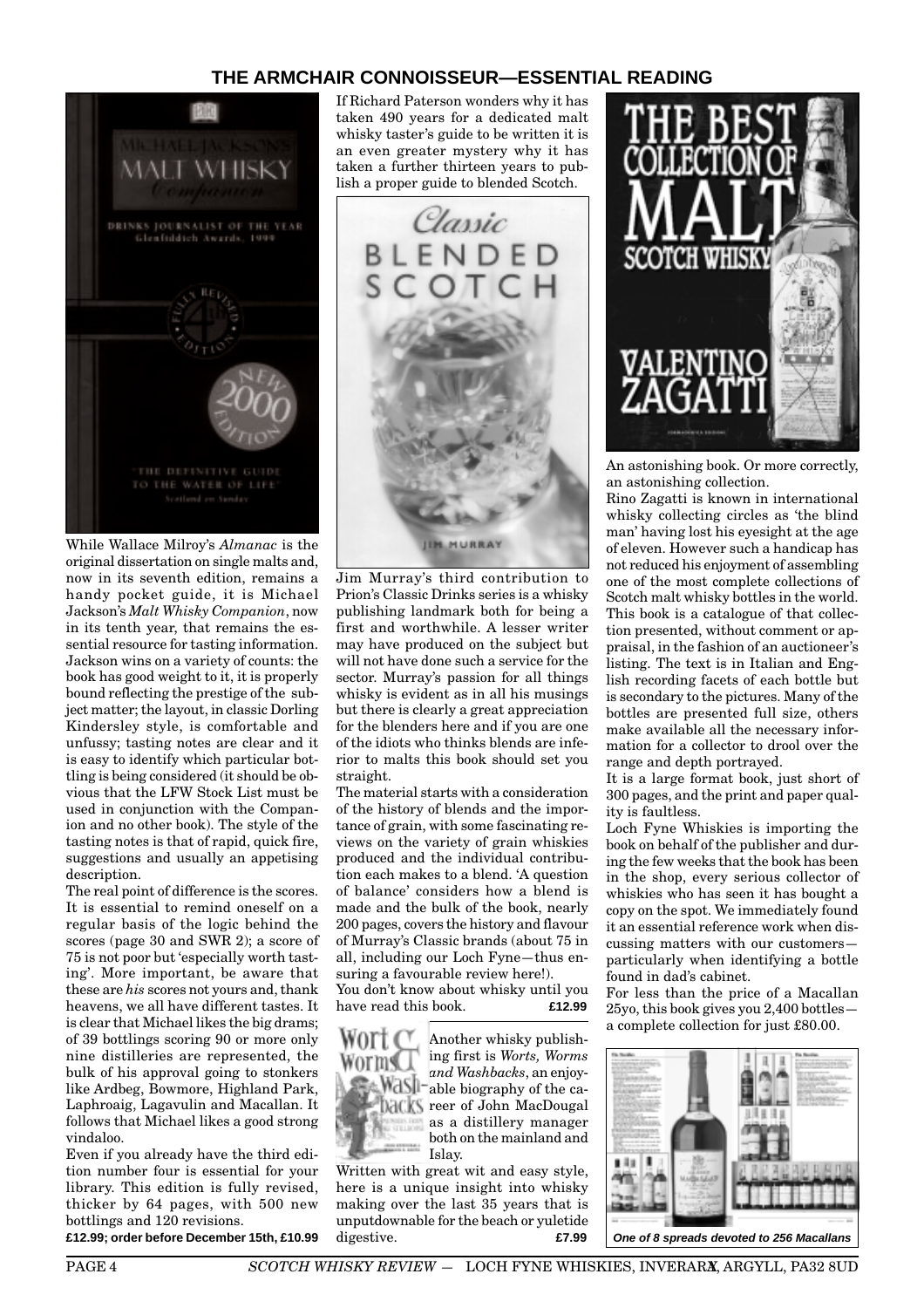

Of all the bottles we stock, and there are plenty of them, we elect just one as our bottling of the year. How do we decide? There are a variety of factors that come under consideration but by far the biggest is the response from our customers. With a very positive, active sampling policy in the shop, we can test malt whiskies and decide by virtue of democratic vote which is a goodie worthy of our recommendation.

This year we and our customers approve of the OB bottling of Knockdhu 21yo.

Knockdhu Distillery is in Huntly, on the easternmost edge of the Speyside classification. Its usual product is sold as 'An Cnoc' 12yo (this recent handle to avoid confusion with the unrelated Knockando), but the distillery's real name is Knockdhu meaning 'black hill' (as opposed to Knockando—'little black hill').

Knockdhu 21yo, 57.5% is a limited edition bottling of 6,400, in a very attractive presentation of black bottle and black box. The whisky is not a novice's drink; the aroma is of whisky sweetness, on tasting there are mixed and strong characters with the mouthfeel changing from soft to hot/prickly back and forth. The whisky thickens on the tongue to a gingery oilyness and the finish is particularly long and gingery.

A cask strength 21yo for £46.90 is good value; at the deal price of £39.99 it's a must!





# **GOING GOLD AND GONE**

In the last SWR we reported that we had secured all remaining stock of Inverarity Ancestral. This was because Bacardi, (the new owners of Aultmore, the source distillery), were refusing to sell any stock for bottling as a single malt (ignorant bums!). As Inverarity Vaults were unable to source adequate supplies of this unique sherry cask matured malt elsewhere, they have had to select a different source malt for their Ancestral which is now Balmenach (see right).

#### **IWSC GOLD**

Since that report we learned that Inverarity Vaults had entered the Aultmore-Ancestral in the International Wine and Spirit Competition (the world's most influential) and won the gold award as the best Speyside whisky—a very prestigious recognition by a very distinguished panel of judges. Further proof that our appraisal of a good dram can be relied upon!

We have enjoyed selling Aultmore-Ancestral in the shop over the last six months but sadly now we have come to the last 250 bottles, ahhhh!

In recognition of this unique whisky's achievement we have had the red capsule replaced with a gold, added the gold award sticker and relabelled the bottles as the 'last 250 from Aultmore.' Each label is endorsed with a stamp and individually initialled and dated by Inverarity's MD, Hamish Martin.

These final few award winners are further differentiated from the new Balmenach-Ancestral by their price of £32.90. At that price we hope that collectors will be persuaded to hoard one and open another—it is after all a dram recognised for its superb quality.

Don't delay, order your stock of the last remaining 250 bottles of sherry cask matured 14yo Aultmore-Ancestral.

# **Ancestral, last 250 from Aultmore £32.90**





## **THE INVERARITY RANGE**

# **adopted as our house malts**

The Inverarity range is now complete and we have adopted all three as our house malts because of their extremely high quality and good value.

Not to be outdone, the new Scottish Parliament has also adopted the range as the only official whiskies to the parliament, an outstanding achievement both for Inverarity and the government and we can only hope they continue to make such wise decisions!

Our first house malt, The Inverarity10yo is an all-day every-day dram which our customers have been enjoying for many years. It remains for the moment a bourbon cask matured Aultmore. £ 19.90

#### **NEW ANCESTRAL FROM BALMENACH**

Ancestral is a sherry cask matured 14yo. With the loss of Aultmore, Inverarity Vaults' Hamish Martin has selected a 14yo sherry cask matured Balmenach as successor. The whisky remains as enjoyable as before, extremely smooth with a great strength and complexity, very slightly sherry-cloying in the mouth. A wonderful after dinner dram. The price of the new Ancestral remains at £ 27.90.

#### **NEW INVERARITY ISLAY**

The Inverarity range is now completed with the addition of Inverarity Islay, a ten year old all-Islay vatted malt made up of four components.

Launched at the end of this summer, sales to Islay fans have been fantastic. There is a very emphatic phenolic and medicinal character–peat and iodine which is classic Islay; a good oiliness, powerful flavours yet also a breeze of fresh air. This is an excellent variation on Islay malts which will provoke much debate among Islay fans as to where the

four components come from. The normal price of Inverarity Islay 10 years old is £23.90 but we have an **introductory offer** price for orders placed before December 13th of £5 off-just  $£18.99$ .

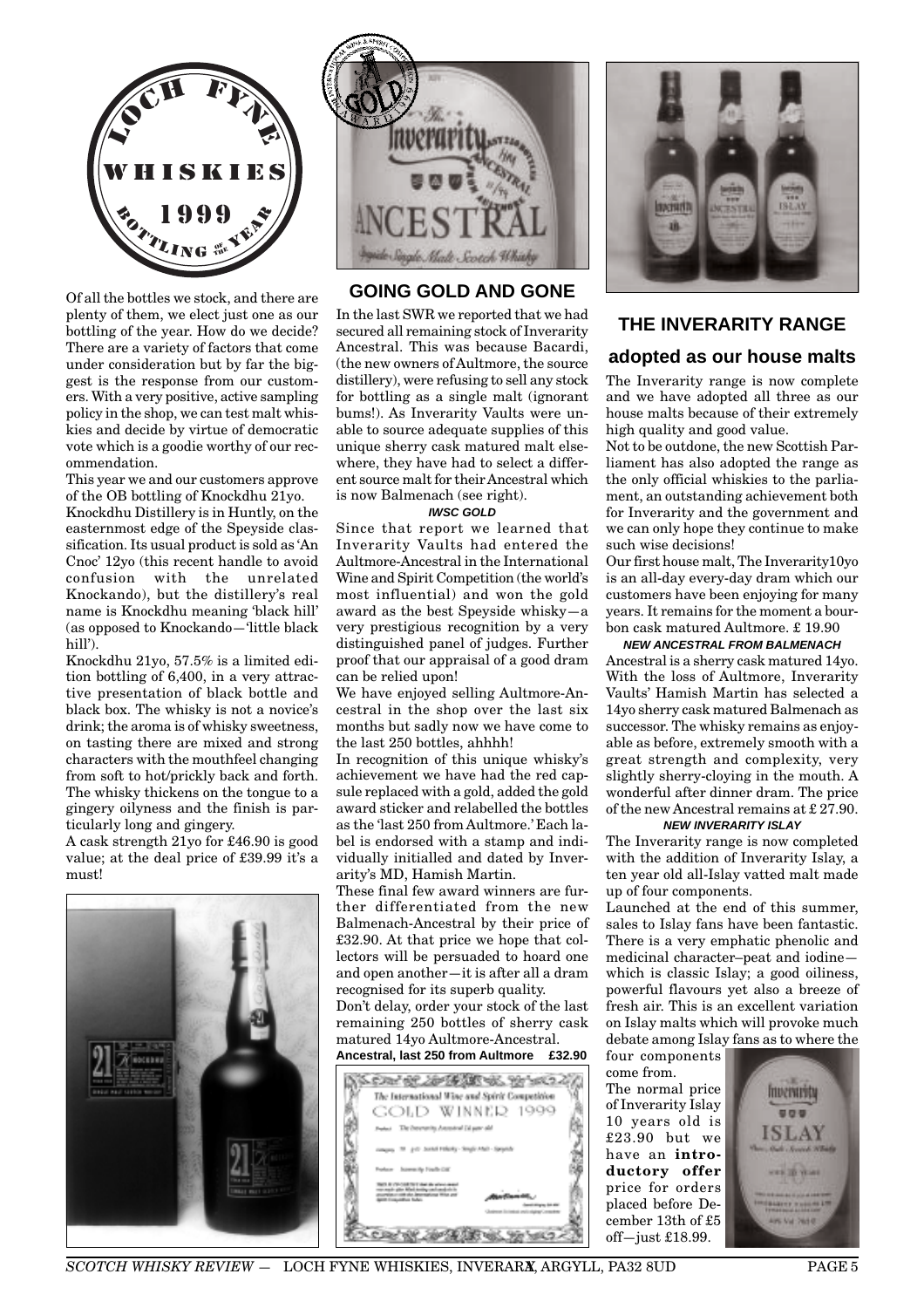

**ONE FROM THE TOP SHELF If you ever needed an excuse to open a decent bottle of whisky then surely the forthcoming New Year celebrations is such an opportunity.**  $1$  and  $2$  and  $3$  and  $4$  and  $5$  becomes  $1$  and  $2$  and  $3$  and  $4$  and  $5$  becomes  $6$ 

We have talked to the producers and asked for some exceptional incentives to pursuade you to enjoy some extraordinary malts. Open them now—this is the chance of a lifetime!

**Order before Dec. 13th to qualify for these prices. Every order of one bottle or more gets a 5cl Balblair, courtesy of Inver House Distillers. Over £200 gets a Cellar Book from LFW.**





# **GOSH! — END OF YEAR DEALS — SAVE £££££S!!**

| Picture #      |                                         | <b>DEAL PRICE SAVE</b> |     |          | <b>Picture #</b> |                |                                                                         | <b>DEAL PRICE SAVE</b> |     |         |                 |
|----------------|-----------------------------------------|------------------------|-----|----------|------------------|----------------|-------------------------------------------------------------------------|------------------------|-----|---------|-----------------|
|                | $ARDBEG - 5\Delta$                      | 17                     | 40% | £ 24.80  | £4               |                | GLEN ORD                                                                | 12                     | 40% | £16.90  | £З              |
| 8              | $ARDEFG = \Lambda$                      | 75/23                  | 43% | £34.90   | £6               | 21             | HIGHLAND PARK $-3\Delta$                                                | 12                     | 40% | £19.90  | £3              |
| 6              | $ARDBEG - Proveanace WB - \Delta$       | '74/23                 | 56% | £ 215.00 | £30              | $\overline{4}$ | HIGHLAND PARK-LFW bottling, 1998                                        | 18                     | 43% | £35.90  | £2              |
| 5              | ARDBEG – N.B. no WB – $\Delta$          | 30                     | 40% | £70.90   | £29              | 24             | $INVERARITY - ISLAY - 5$                                                | 10                     | 40% | £18.90  | £5              |
| 9              | <b>AUCHENTOSHAN</b>                     | '65/31                 | 46% | £59.90   | £25              |                | <b>ISLE OF JURA</b>                                                     | 10                     | 40% | £18.90  | £3              |
| 10             | $BOWMORE - \Delta$                      | 17                     | 43% | £ 28.60  | £7               |                | $KNOCKDHU - LFW$ bottling for 1999                                      | 21                     | 58% | £39.90  | £7              |
| 11             | $BOWMORE - Darkest - \Delta$            |                        | 43% | £ 26.60  | £7               | 25             | LONGMORN $-$ 3 $\Delta$                                                 | 15                     | 45% | £ 21.90 | £3              |
| 3              | $BOWMORE$ - Dragon Ceramic $D - \Delta$ | 30                     | 43% | £124.00  | £30              | 22             | $MACALLAN = 3$                                                          | 10                     | 40% | £19.90  | £3              |
| 12             | BRUICHLADDICH $-\Delta$                 | 15                     | 43% | £ 27.90  | £6               | 26             | STRATHISLA-3                                                            | 12                     | 43% | £19.90  | $\frac{£2}{£5}$ |
| $\mathbf{1}$   | BRUICHLADDICH $-\Delta$                 | 27                     | 45% | £53.50   | £10              |                | CHIVAS CENTURY OF MALTS                                                 |                        | 43% | £ 24.90 |                 |
| 21             | $BUNNAHABHAIN - 4$                      | 12                     | 40% | £19.40   | £4               | 27             | MALT WHISKY COMPANION - New Michael Jackson £10.99                      |                        |     |         | £2              |
| $\overline{2}$ | BUNNAHABHAIN $-\Delta$                  | 1968                   | 40% | £50.90   | £25              |                | MULTI-BUY 1; Buy two bottles of the following and save £10              |                        |     |         |                 |
| 13             | $DALMORE - 3$                           | 12                     | 40% | £17.80   | £6               |                | $GLENFIDDICH - Cash$ Strength                                           | 15                     | 51% | £ 26.90 | Buy             |
|                | <b>GLENFIDDICH</b>                      |                        | 40% | £16.90   | £3               | 28             | $GLENFIDDICH-Solera-3$                                                  | 15                     | 40% | £ 28.90 | any             |
| 14             | <b>GLEN GARIOCH</b>                     | '68/29                 | 56% | £50.90   | £25              | 29             | <b>GLENFIDDICH</b>                                                      | 18                     | 40% | £39.90  | two             |
|                | GLENGLASSAUGH                           | 1973                   | 40% | £66.60   | £27              | 30             | <b>BALVENIE</b> - Founder's Reserve                                     | 10                     | 40% | £ 22.90 | bottles         |
|                | GLENLIVET (The) $-\Delta$               | 18                     | 43% | £ 24.90  | £5               | 31             | $BALVENIE - Double Wood - 2$                                            | 12                     | 40% | £ 25.90 | & save          |
| 15             | <b>GLENMORANGIE</b>                     | 10                     | 40% | £18.90   | £3               | 32             | $BALVENIE - Single Cash$                                                | 15                     | 50% | £37.90  | £10             |
| 16             | GLENMORANGIE - Port Finish - $\Delta$   | $12+$                  | 43% | £ 25.90  | £4               |                | MULTI-BUY 2; Buy two bottles and receive a miniature pack worth £ 22.90 |                        |     |         |                 |
| 18             | GLENMORANGIE - Madeira                  | $12+$                  | 43% | £ 25.90  | £4               | 35             | $CRAGGANMORE-3\Delta$                                                   | 12                     | 40% | £ 23.50 | Buy two         |
| 17             | GLENMORANGIE - Sherry Finish            | $12+$                  | 43% | £ 25.90  | £4               | 33             | $DALWHINNIE-2$                                                          | 15                     | 43% | £ 23.50 | & get a         |
| 19             | GLENMORANGIE - Millennium               | 12                     | 40% | £ 22.90  | £3               | 38             | <b>GLENKINCHIE</b>                                                      | 10                     | 40% | £ 23.50 | six 5cl         |
| 20             | GLENMORANGIE - WB                       | '77/21                 | 43% | £44.90   | £15              | 36             | $OBAN - 4$                                                              | 14                     | 43% | £ 23.50 | pack of         |
|                | GLEN MORAY - Wine mellowed              | 12                     | 40% | £16.70   | £4               | 34             | TALISKER $-5\Delta$                                                     | 10                     | 45% | £ 25.50 | 'Distillers     |
|                | GLEN MORAY - Wine mellowed              | 16                     | 40% | £ 20.60  | £5               | 37             | $LAGAVULIN- 5Δ$                                                         | 16                     | 43% | £ 28.50 | Editions'       |

**PAGE 6** *SCOTCH WHISKY REVIEW* - LOCH FYNE WHISKIES, INVERARA, ARGYLL, PA32 8UD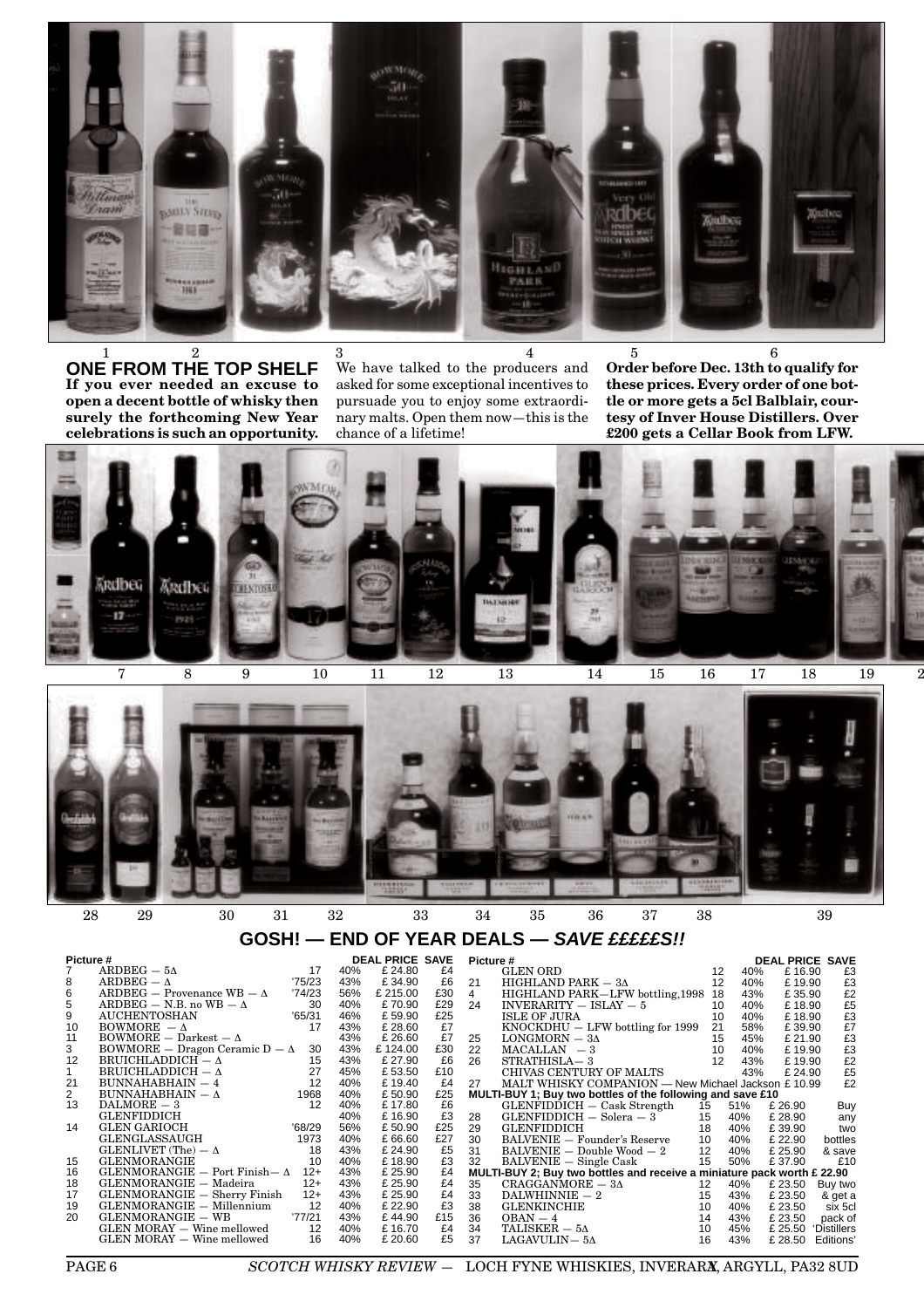

Contrary to expectations there have not been many bottlings celebrating the forthcoming Millennium. A few producers have made an effort, or capitilised, depending on your point of view.

Gordon & Macphail have produced a 2,000cl ceramic whisky jar of malts from the 1930s to the present day. If you add all the ages of the whiskies it is said that they total 2,000 years.

Glenfarclas's affordable 22yo Spirit of the Millennium is £ 49.90. Old Pultney 15yo Millennium at £ 46.70 is reasonable and the Loch Fyne First Foot™2000 unmissable at £14.60!



### **GLENFARCLAS**

Some very special millennium bottlings have been prepared, the most imaginative being the Glenfarclas 40yo which features a series of 30 different labels;



gathering the lot would set you back £45,000! The series celebrates three Scottish writers, Sir Walter Scott, Robert Stevenson and Robert Burns with the assistance of three contemporary Scottish artists. Each artist commemorating two works, making a total of 30 different labels, part of a total limited release of 600 bottles.

Single bottles are available, price £1,500 each, call us to discuss the options!



# **MACALLAN**

The Macallan Millennium Decanter, filled with 50yo Macallan is (in our view) the most elegant presentation. A unique shape of Caithness crystal glass decanter in a refreshingly simple wooden box, handsomely engraved and with copper trimmings recycled from number nine still at Macallan.

A release of considerably less that 1,000 decanters ensure this is a sought after bottling of Macallan. £1,750.

0 21 22 23 24 25 26 27 Spend over £200 - free Cellar Book!

# **DEALS DEADLINE**

**Please note our deadline for all deals and second deadline for deliveries during the forthcoming special celebration season, (see back page).**

## **FREEBIES**

All orders for one bottle or more will receive a miniature of Balblair and all those over £200 a copy of Neil Wilson's Malt Whisky Cellar Book; with an informative introduction, the book allows you to record for posterity your impressions of you preferred drams.

# **LASTLY**

Last year we offered this Glenlivet set of 5 x 20cl vintage bottles. Limited in release we sold out very quickly, BUT we have managed to secure a few more unsold elsewhere, a wonderful second chance at £169, open them!

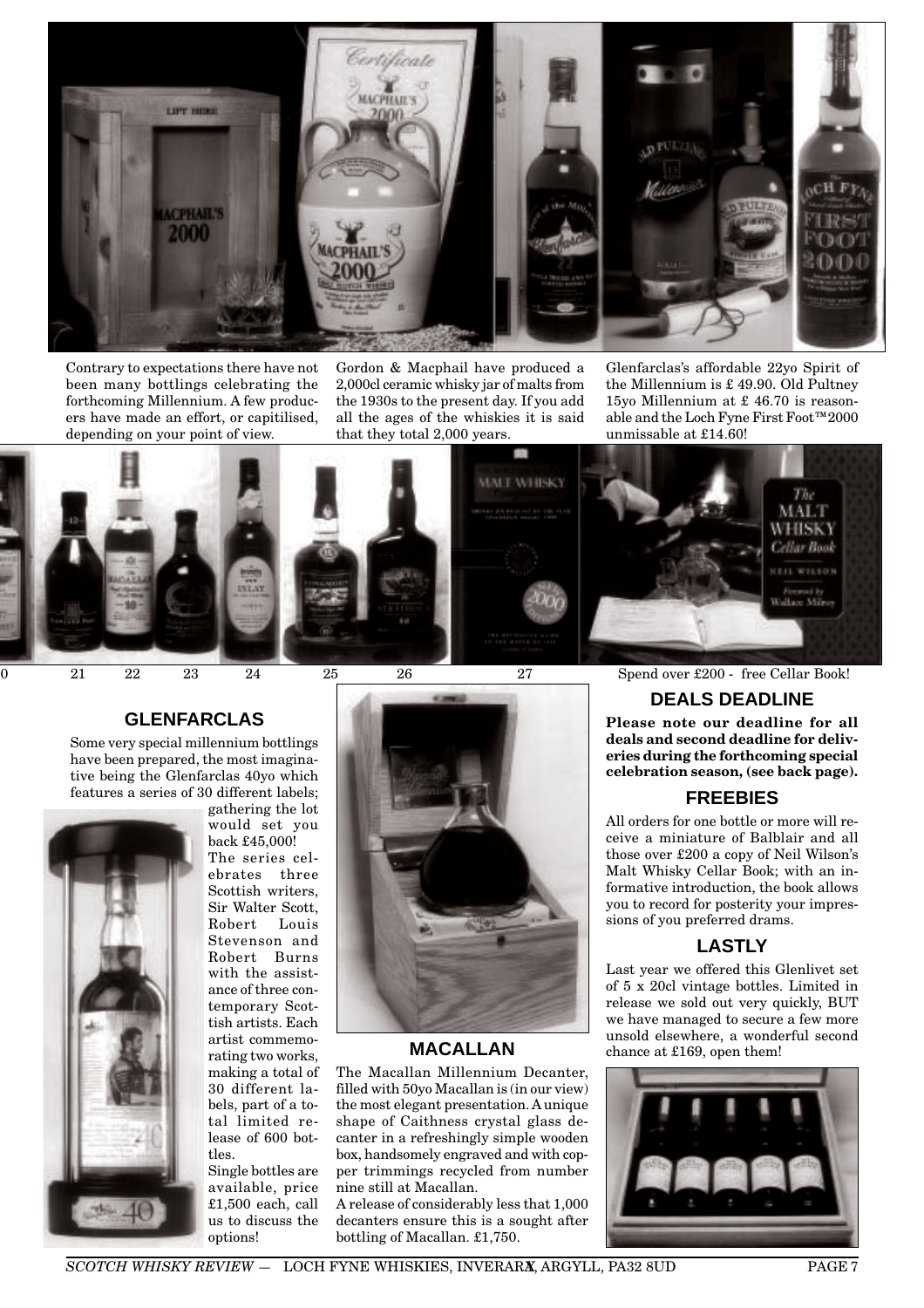

# **THE FIRST FOOT**

**ANDY BURNS For those not familiar with the term, the first visitor to enter a home on New Year's morning is commonly known in Scotland as the First Foot.** This person of great importance is known by different names in different regions or indeed in different countries.

While in Scotland he is the *First Foot*, Yorkshire has the *Lucky Bird*, the Isle of Man *Quaaltagh* and elsewhere in Europe he goes by various other names. Irrespective of the title, they are traditionally supposed to influence the fortunes of their host in the following twelve months, both by the gifts they bring and by their own character and appearance.

Traditionally nothing should be removed from the house nor should anyone leave until the First Foot has been. Visiting as early as possible on January 1st, he or she should be admitted by the front entrance and, since they are the luck bringer, the host is required to entertain the First Foot with food and a plentiful supply of *uisge beatha* (water of life).

The First Foot brings with them symbolic gifts of food, fuel and drink. In the distant past the latter would have been the first water drawn from the well, pond or stream as soon after midnight as possible; this water was known as the *cream of the well* or *flower of the well*, today more commonly known as *uisge beatha* or whisky.

As well as water from the well or whisky, the First Foot usually brings a piece of bread, a lump of fuel and a coin or a little salt, the latter symbolic of wealth for the coming year.

These symbolic gifts vary from region to region, from a herring in some Scottish fishing communities like Loch Fyne, as



a promise of good fishing to come, to a sheaf of wheat in the case of some English rural areas for a good harvest in the coming year.

The origin of the custom is unclear but perhaps it has its roots in the pagan belief that he who was born feet first was perceived to be an omen of good luck and possessed healing powers.

> Wherever you are and whatever your beliefs may be for welcoming the New Year, **may prosperity, good health and good luck accompany you throughout 2000**.



# **THE LOCH FYNE**

# **FIRST FOOT™ 2000**

For the forthcoming celebrations we have created a label variation of our Loch Fyne blend for you to enjoy as part of your New Year festivities.

The whisky remains its superb self, only the label is changed. Every 70cl and 5cl bottle is individually numbered (on the back of the label) and there is a total (topical) release of just 2,000 bottles. **BOTTLE ONLY:**

**FIRST FOOT™ 2000 70cl £ 14.60 FIRST FOOT™ 2000 5cl £ 3.50 HOGMANAY PARTY PACK: (picture above) A 70cl bottle, pack of Walkers Millennium Malt Whisky Shortbread, a symbolic piece of peat, and a millennium or silver carrier (specify)—you add the salt! £ 17.90**



**20cl GIFT PACK: (picture above) 20cl bottle, twin pack of Walkers shortbread, LFW dram glass and symbolic piece of peat in a satin-lined box £ 13.90**



**Dalvey stainless steel sporran flask with First Foot™ miniature £ 35.00 Quaich with First Foot™ miniature £ 19.90**



# **MUGSHOTS**

#### **(Literally)**

In response to a request from a gentleman customer who wanted a picture of 'the lady' we publish one here amongst mugshots of the three main protagonists in the shop. (Our summer assistant Darren Pirie pretended he had to go to university to avoid getting his taken.) Further we thought that we should ask each which bottle, of all those in the shop, they would like to take home for inside their mugs to welcome the New Year. Initially put as 'what would you like for the New Year?' the question was rephrased after responses of 'world peace and an end to all suffering' and 'a new tie and a universal socket set'.



**Laura Simpson**: "The Macallan Millennium Decanter; it's beautiful and I can imagine a wonderful aroma. That's all I need to keep me quiet and content."

**Andy Burns**: "Well that's an interesting question and one that requires a great deal of thought. I feel that personally, and I mean speaking for myself, rather than, that is, for anyone else, that after due consideration and given the benefit of the fullness of time, I feel that is, my inclination is—that I would have to go for, and this may, or indeed may not, suit anyone else's personal preference and does not in any way constitute a recommendation but is merely an indication of a personal preference of my own rather than anyone else's (what was the question?) I'm going to go for the Family Silver bottling of Bunnahabhain, not necessarily my all time favourite whisky but I think the ideal one for this particular occasion".

**Darren Pirie**: "*All* those in the shop." **Richard Joynson**: "What do you mean *'apart from the Loch Fyne award winning blend, First Foot™ 2000 version'*? In that case, this time I'm taking home the 5 x 20cl vintage Glenlivets, very rare but very tempting!"

**Donald R. Greeter**: "Cheers! (Can I get out of the rain tonight, please?)"

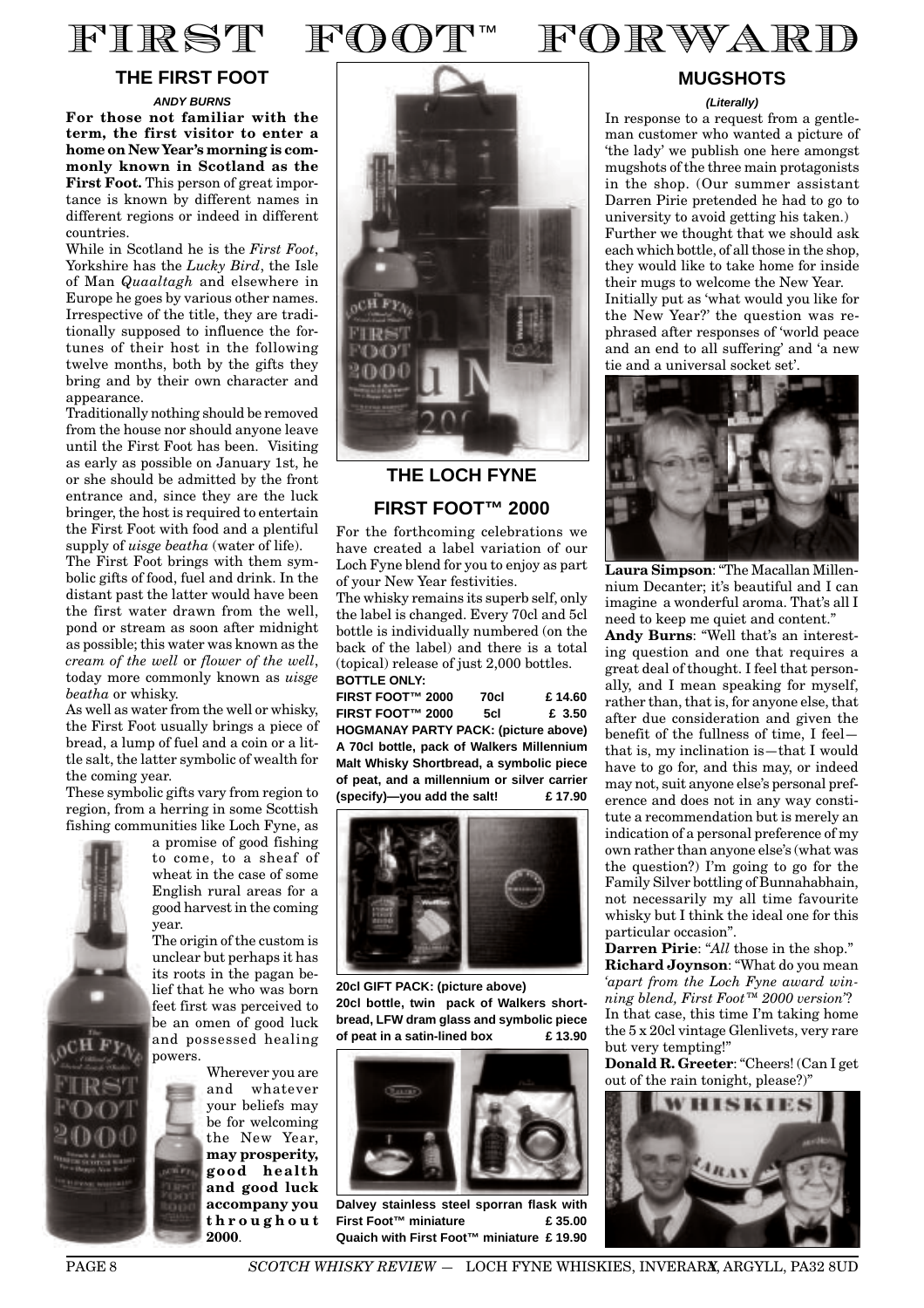# **1999 SEASON OF CELEBRITY TASTING EVENINGS**

Our four whisky tasting evenings over the summer enabled participants to enjoy a varied program of differing facets of the world of whisky.

**Richard Paterson** of Whyte & Mackay treated us to an updated version of his history of Scotch followed by his blending competition. The zeal with which Richard tells us about his passion for Scotch coupled with his highly amusing delivery always make his presentations informative and memorable.



**Richard and his 'no-parrot' sketch.**

On this occasion the evening concluded with an open tasting of many of Richard's company's products including his treasured sample of 50 year old Dalmore which he omitted to recover and hide after showing it earlier. Not much more where that came from!

**Jim McEwan** (far right) of Morrison Bowmore was kept in check by a surprise guest and old friend, Etta Shaw, a former Islay resident who has known Jim since he was a small boy!

Jim took us on an intimate tour of Scotland through the distilleries under his control: Auchentoshan from the Lowlands, the characterful Highlander Glen Garioch and, Jim's real love, Bowmore which produced the evening's favourites 15yo and 'Darkest'.

His easy-going style coupled with the excellent timing of his stories and jokes made this a very enjoyable evening which concluded with the Highland Honours toast (see right).





**Bill Lumsden**, the man who seems to sign most bottles of Glenmorangie these days, fascinated us with an assortment of goodies from his company's warehouses. Starting with Glenmorangie's new spirit, (thus ensuring the best hangover of the season), Bill treated us to samples of Glenmorangie from a standard cask at six years and from a 'designer cask' also at six years. The latter was a slow grown oak from the Ozark mountains, air (rather than kiln)-dried and used at Heaven Hill's unheated Bourbon warehouses before shipping to Scotland. The result was a far more advanced degree of maturation, well beyond the normal ten year old style , but mixing the two six year olds produced a superb dram.

We then sampled the Glenmorangie Port Wood finish, Ardbeg 17yo and, most spectacularly, the very rare Ardbeg 'Manager's Choice', a selected single sherry cask matured Ardbeg, chosen and bottled by distillery manager Stuart Williamson—a fantastic whisky!



Murray McDavid was unable to attend our fourth evening for 'technical reasons' but **Gordon Wright** (above) filled his shoes, wide-brimmed hat and cape with suspicious ease, adding further fuel to the rumour that they are the same man, never having been seen in the same room at the same time!

If the secret of a great tasting evening is great whiskies then Gordon knows his stuff! All of the eight drams sampled (for just seven quid, mind) were distilled in Argyll. In sequence they were; Bruichladdich, Bunnahabhain, Springbank, Caol Ila, Longrow, Leapfrog, Ardbeg and finally a 34 year old Springbank! Gordon explained the role of the independent bottler with reference to why he was serving 'Leapfrog' rather than the Lappy-doo-da Islay malt after an unhappy legal argument. A great evening with some great whiskies.



# **THE HIGHLAND HONOURS TOAST**

If you've wondered what was going on in our poster for the tasting season it is the toasting of the Duke of Rothsay with Highland Honours.

Jim McEwan's research has unearthed the procedure and it was performed at Inveraray at the end of Jim's presentation during the summer.

Jim tells us, "Toasting with Highland Honours is now a thing of the past, and to pledge anyone with these is a great compliment. This toast was generally given from the chair and the procedure was on these lines. The chairman rises and places his left foot on his chair and his right on the table and says, "Let us drink to with Highland Honours." The company then stand up, each gentleman placing one foot on his chair and the other on the table. The chairman then calls:

"*Suas e Suas e Suas e*" (up with it), the whole of the company raising their glasses above their heads three times (as with Jim pictured below).

"*Sios e Sios e Sios e*" (down with it), the company lowering glasses to the chest. "*Null e Null e Null e*" (thither with it), the company stretching their glasses in front of them to the full extent of the arm. "*Nall e Nall e Nall e*" (hither with it), the company bringing their glasses towards themselves.

The glasses are then emptied (no heeltaps) followed by three ringing cheers. Then "*A ris! A ris!*" (again, again) as a finale to the toast with final cheers. When toasting royalty or anyone deserving of special honour, the empty glasses are flung over the left shoulder and smashed.

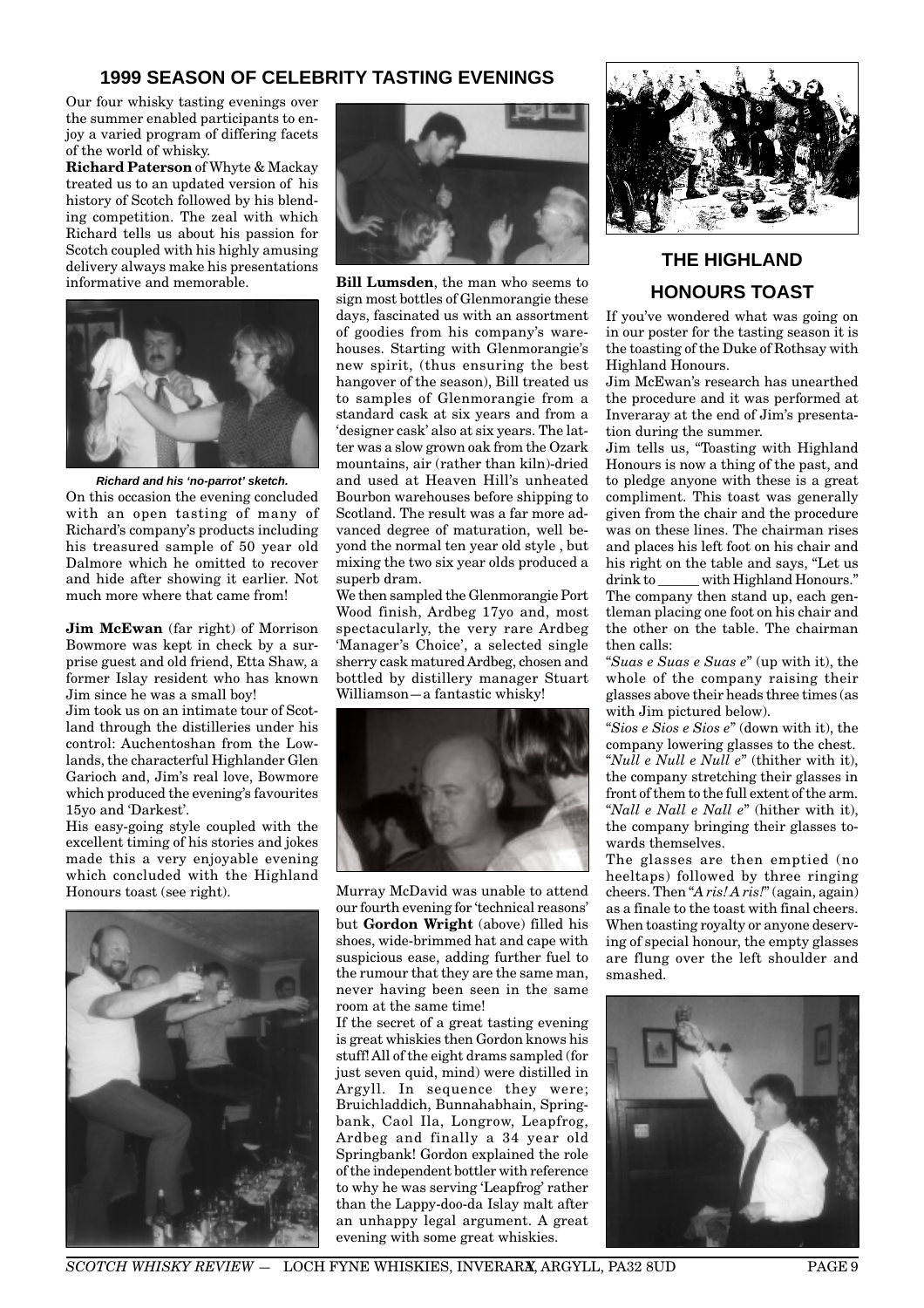# **TWELVE DATES OF WHISKY**

#### **Gavin D. Smith**

The recorded history of Scotch whisky stretches back more than half a millennium. Here we explore the heritage of the world's greatest drink by focusing on a dozen key dates in its development.

#### **1494**

The first written reference to Scotch whisky occurs in the Exchequer Rolls of Scotland: *'...eight bolls of malt to Friar John Cor wherewith to make aqua vitae'*. Eight bolls is  $1.120$ lbs or  $50$ kgs—a sufficiently large quantity of malt to suggest that whisky-making was already well-established by this time. *Aqua vitae* is the Latin for 'water of life', in the Gaelic *uisge beatha*, from which the modern word 'whisky' is derived.

The Arabs are usually credited with discovering the art of distillation, or, at the very least, perfecting it and it is believed to have been brought to Europe in the tenth century, principally for medicinal purposes and it is thought that the secrets of distillation travelled from Ireland to the west of Scotland.

#### **1505**

The Guild of Surgeon Barbers in Edinburgh was granted a monopoly on the manufacture of whisky. This action reflected whisky's traditional role as a medicine, though by this time it was almost certainly being consumed for pleasure as well as to relieve pain. Writing in 1564 Raphael Holinshed made such elaborate claims for the curative effects of whisky as to make even a modern day advertising copywriter blush: *'Beying modrately taken it cutteth fleume, it lighteneth the mynd, it quickeneth the spirits, it cureth the hydropsie, it pounceth the stone, it repelleth the gravel, it puffeth away ventositie, it kepyth and preserveth the eyes from dazelyng, the tongue from lispyng, the teethe from chatteryng, the throte from rattlyng, the weasan from stieflyng, the stomach from womblyng... and truly it is a sovereign liquor if it be orderlie taken.'*

Whisky once again assumed the status of medicine during the period of Prohibition in the USA (1920—1933) when it was theoretically only available with a doctor's prescription. 'Medicinal" whiskies such as the Islay malt Laphroaig were particularly popular. Judging by the amount of spirit consumed during Prohibition, America must have been a very sick country indeed. The largerthan-life whisky figure Tommy Dewar, of John Dewar & Sons of Perth, wrote of travelling through a dry state of Canada during the 1920s and being advised to try a pharmacy if he wanted to buy whisky. This he duly did, only to be rebuffed, and offered instead a bottle which announced its contents as being 'Cholera Mixture'. On the reverse of the bottle was the familiar label of his own family blend!

The first tax on spirits was imposed by the Scottish parliament. This was intended to raise revenue for the Royalist army during the Civil War. The level of duty was set at 2s. 8d. Scots per Scots pint, a measure of just less than half a gallon. In 1707, the Act of Union between England and Scotland led to the formation of the Board of Excise, which began to enforce the laws relating to excise duty quite rigorously. Thus, the battle lines were drawn up, with the excise officers or 'gaugers' versus the native whisky-makers or 'smugglers'.

The opposition between law-enforcer and law-beaker has provided some of the most fascinating factual stories and less verifiable anecdotes connected with Scotch whisky, and the ingenuity of the smugglers could be quite extraordinary. They had the great advantage over their adversaries of intimate knowledge of the physical terrain in which they operated and they enjoyed the —at least tacit support of most of their neighbours. Nonetheless, no fewer than 14,000 illicit stills were detected during the year of 1823 and this must have been the tiny tip of a massive alcoholic iceberg.

The levels of duty levied on whisky have remained a matter of controversy ever since their initial imposition. The Scotch Whisky Association wrote in 1997 *'Taxation in the UK is extremely high, accounting for as much as 70% of the retail price of a typical bottle of standard blended Scotch Whisky.'*

#### **1784**

The Wash Act of 1784 reduced the level of duty and simplified regulations, as well as establishing a precise, geographical 'Highland Line' which separated the Lowlands from the Highlands for purposes of differential excise levels. The Act aimed to stimulate legal distilling in the Highlands and to reduce smuggling. Accordingly, lower rates of excise duty were applied to small-scale distilleries north of the line which used locallyproduced barley.

The Wash Act also led to a great expansion of legal Lowland distilling, as it encouraged distillers to produce more spirit from each batch of 'wash', with the licence fee being based on each distillery's capacity. Lowland whisky consequently gained a poor reputation as a result of being distilled very rapidly in extremely shallow stills. Writing in 1788, the poet Robert Burns described Lowland whisky as *'a most rascally liquor.'*

Single malt whiskies are still categorised geographically, with the 'Highland Line' of 1784—running between Greenock on the Firth of Clyde in the west and Dundee on the Firth of Tay in the east—continuing to divide Highland from Lowland malts. Other geographical categories now in general use include Islay, Speyside and Campbeltown, though many writers and industry experts sub-divide within categories.

The Wash Act and a number of subsequent pieces of legislation failed to curb illicit distilling to any significant degree and in 1822 the Illicit Distillation (Scotland) Act was passed, imposing more severe penalties for illegal whisky-making. The Highland distillers had an influential supporter in the Duke of Gordon, a substantial landowner in north-east Scotland, where the problem of illicit distillation was particularly serious. Gordon and some of his fellow landlords promised to help stamp out the illegal trade if the government provided an incentive for the smugglers to distil on the right side of the law. The result was the Excise Act of 1823, which cut duty dramatically to 2s. 3d. per gallon, while a distilling licence cost just £10 per annum. The first new distillery to be licensed under the Act was built by George Smith of Glenlivet, one of the Duke of Gordon's tenants.

As a consequence of the 1823 Act, the number of licensed distilleries in Scotland doubled in two years and production of duty-paid whisky rose from 2 million to 6 million gallons per annum. Illicit distillation fell dramatically, with the 14,000 detections of 1823 falling to 692 in 1834 and to just 6 in 1874. The 1823 Excise Act was a major stepping stone on the way to the multi-million pound Scotch whisky industry which exists today.

#### **1826**

In 1826 leading Lowland distiller Robert Stein of Kilbagie distillery in Clackmananshire patented a revolutionary type of still, one which would change the whisky industry forever. Stein had invented a method of continuous distillation, which meant that spirit could be produced much faster and in appreciably greater quantities than had previously been the case in pot stills, which had to be cleaned and re-charged between batches. Stein's pioneering work was perfected by former senior Irish Excise official turned distiller Aeneas Coffey, who produced a twin-column version of Stein's still in 1830. Two years later he patented the new design, which could distil 3,000 gallons of wash per hour. Not only was the Coffey still ultra-efficient compared with the pot variety, but it also utilised a variety of cheap grains rather than malted barley. Vast quantities of comparatively inexpensive but quite characterless spirit could now be produced and initially much of it was exported to England for redistillation into gin. By the middle of the nineteenth century grain whisky was also being exported to Australia, South Africa, India, Canada and the USA.

#### **1853**

As grain whisky was comparatively characterless and pot still single malt whisky was considered too charcterful and variable for polite society, it was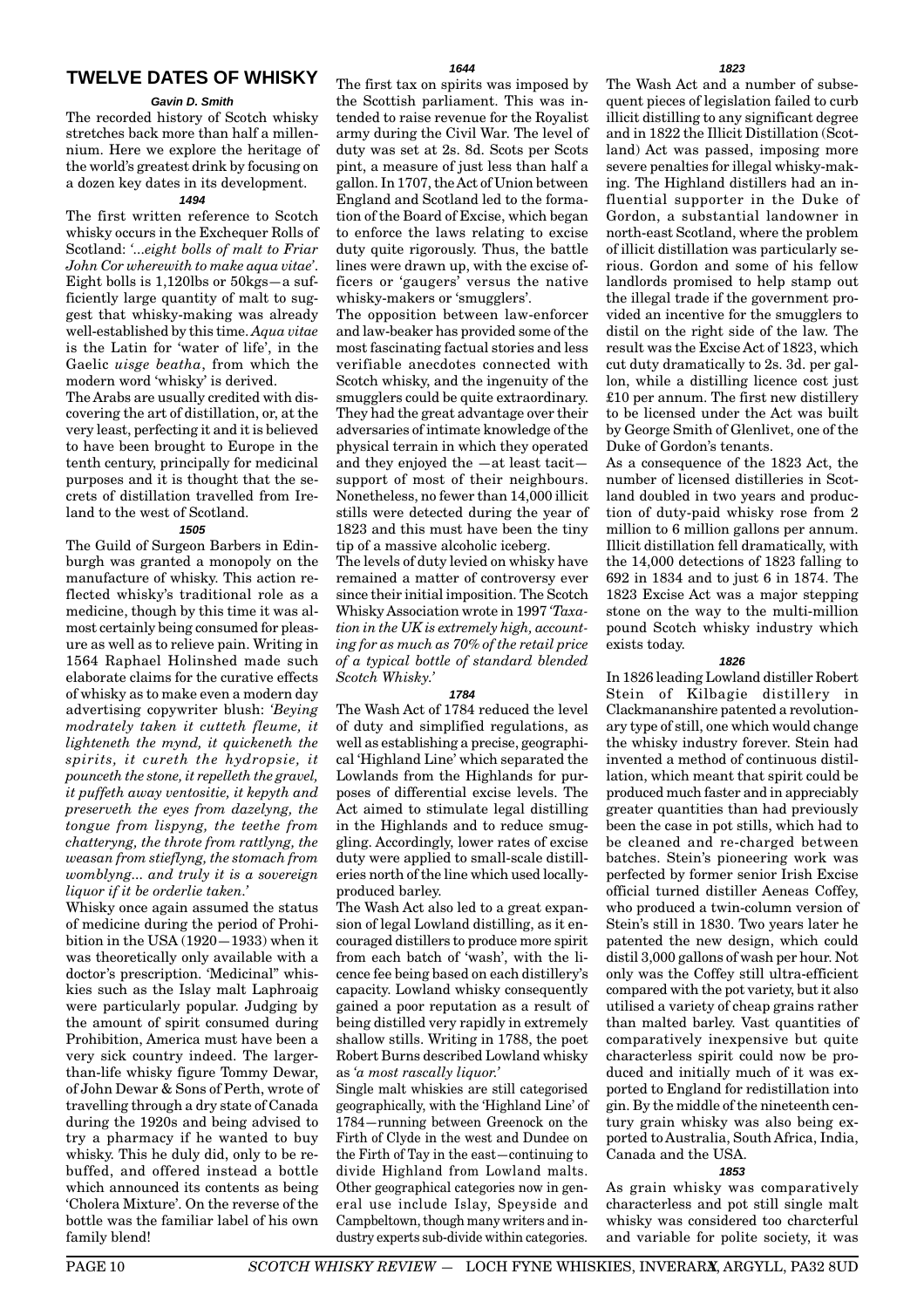inevitable that someone would decide to try mixing the two.

Until 1853 it was not lawful to vat or mix whiskies of different ages, even when they came from the same distillery, though the blending of different batches of malts had been taking place for many years in order to achieve a level of consistency. Some legal whisky-makers had even added illicit whisky to their own coarse spirit to improve its flavour and it was also not unknown for merchants and publicans to mix malt whisky with cheap grain to increase their profit margins.

The prominent Edinburgh spirits merchant Andrew Usher is credited with being the first person to blend whiskies commercially, creating Usher's Old Vatted Glenlivet in 1853. The Spirit Act of 1860 paved the way for whiskies from different distilleries to be blended without payment of duty. Usher used his vatting experience to mix malts and grains and create a palatable, comparatively inexpensive product which was likely to have a very wide appeal. Blended whisky had been created.

The global growth in sales of blended whisky during the last three decades of the nineteenth century owed much to the audacious marketing and salesmanship of men like Tommy Dewar, James Buchanan and Peter Mackie. Of great assistance in the battle to make blended whisky a drink for the world was the absence of brandy from the drinks cabinets of the great and the good. This was due to the fortuitous havoc wreaked on French vineyards by the insect Phylloxera. Blended whisky now accounts for some 95% of all Scotch sold. **1877**

In 1877 the Distillers Company Ltd was formed by six of the foremost Lowland grain distilleries, namely Cameronbridge, Kirkliston, Glenochil, Cambus, Port Dundas and Carsebridge. The aim of this amalgamation was to create a powerful and influential grouping in the booming world of Scotch whisky. In 1919 John Haig & Co Ltd joined DCL and the Dewar, Buchanan and Johnnie Walker companies were enticed into the DCL fold in 1925, being joined two years later by White Horse Distillers Ltd.

By 1930, DCL was the largest player by far in the Scotch whisky industry, controlling one-third of all operational distilleries in Scotland and owning virtually all the major blended whisky brands, as well as having a number of other significant commercial interests. The Distillers Company Ltd continued to dominate the industry, through good times and lean, though it closed more than twenty of its distilleries during the over-production crisis of the 1980s. In 1987 DCL was acquired in acrimonious and highly controversial circumstances by Guinness, who had fought a bitter battle for control of the company with the Argyll Group. The new venture was named United Distillers.

**1899**

As blended Scotch whisky took the world by storm, so there was an accompanying rush to increase whisky-making capacity and many new distilleries were built. The Speyside area of north-east Scotland was at the centre of this boom in construction, with no fewer than 21 of the 33 new distilleries that opened during the 1890s located on Speyside.

Whisky came to be seen as a sound financial investment, with potentially high returns on capital invested and, inevitably, there was to come a time when boom turned to bust due to overcapacity within the industry.

The crash came early in 1899, when the Leith-based blending and whisky wholesale company of Pattison's Ltd went into liquidation, at which time the firm's liabilities were found to amount to more than £500,000, while its assets were worth less than half that figure. This was major bankruptcy and the collapse of Pattison's sent shock-waves through the industry. A considerable number of individual investors were ruined and many companies were financially affected due to the complex network of credit arrangements within the industry. Several distilleries were also forced to close down.

Pattison's had approached the marketing of blended whisky in an energetic and brash manner, but behind the rapid rise to prominence of the company was serious financial mismanagement and fraud on the part of the Pattison brothers, Robert and Walter, both of whom served prison sentences for fraud as a result of the firm's collapse.

As depression set in, several of the recently-opened Speyside distilleries closed almost as soon as production began and after Glen Elgin was completed in 1900 it was to be more than half a century before another malt distillery, Tormore, was constructed in the Highlands. Prohibition in the USA, a worldwide economic slump and two world wars all conspired to keep the Scotch whisky industry in the doldrums.

#### **1906**

In 1906 a court case in the unlikely setting of Islington, London, turned out to have great significance for the Scotch whisky industry. Malt distillers had been concerned for some time that the reputation of their product was suffering due to the high level of poor quality, blended whisky being passed off as 'malt' and the Islington case concerned a publican and off-licence trader who was charged with selling as malt a product which turned out to contain 90% grain spirit.

Islington Borough Council won their case against the publican, but the judge's conclusion implied that a blend of malt spirit made in a pot still and grain spirit from a Patent still could not be sold as whisky and ultimately a Royal Commis-

sion was set up to investigate the 'What is Whisky?' case. Not surprisingly, the Distillers Company Ltd was at the forefront of those lobbying on behalf of blended whisky.

After eighteen months of deliberation, the Commission came up with a definition of whisky, which stated that it was *'...a spirit obtained by distillation from a mash of cereal grains saccharified by the diastase of malt.'* The blenders had carried the day.

#### **1930**

In 1930 the Canadian company Hiram Walker bought Glenburgie distillery near Forres, followed by Miltonduff six years later. In 1936 the company also acquired the blending firm of George Ballantine & Son and began to create a vast, integrated distilling, blending and bottling complex at Dumbarton. The arrival of Hiram Walker in Scotland signalled the start of 'globalisation' of the Scotch whisky industry, which continued apace after World War Two when fellow Canadian distillers Seagram bought Strathisla distillery in Keith and proceeded to create Glen Keith distillery from a derelict flour mill nearby.

Both companies pursued energetic acquisitions policies in Scotland, building up impressive portfolios of distilleries and brands, with Seagram now owning such prestigious distilleries as The Glenlivet and Glen Grant, along with the deluxe blend Chivas Regal. In 1990 Whyte & Mackay was taken over by the US company American Brands.

The Japanese had began to develop a domestic whisky-making industry in the 1920s and in the 1980s they began to take a significant interest in Scottish distilling. Suntory bought into and, ultimately acquired control of, Morrison Bowmore Distillers, while Tomatin distillery in Inverness-shire and Ben Nevis distillery at Fort William are both now in Japanese ownership. Today, few Scottish distilleries remain in the hands of private individuals or domestic companies.

#### **1997**

A new company—United Distillers and Vintners—emerged from the £27 billion merger between Guinness and rival GrandMet. UDV is the largest spirits company in the world.

Scotch whisky is unquestionably the world's leading spirit, with a global consumption of 84 million cases  $(1,008$  million bottles) in 1998. The industry employs more than 12,000 people directly, and around 60,000 indirectly. Some 90% of whisky produced is exported, and Scotch whisky is one of Britain's top five export earners, selling in over 200 countries. Fascination with the process of how whisky is made leads more than one million people to tour Scotland's distilleries each year.

**Gavin D. Smith's new book Scotch Whisky is a fascinating pictorial history of the Scotch Whisky industry price £9.99**